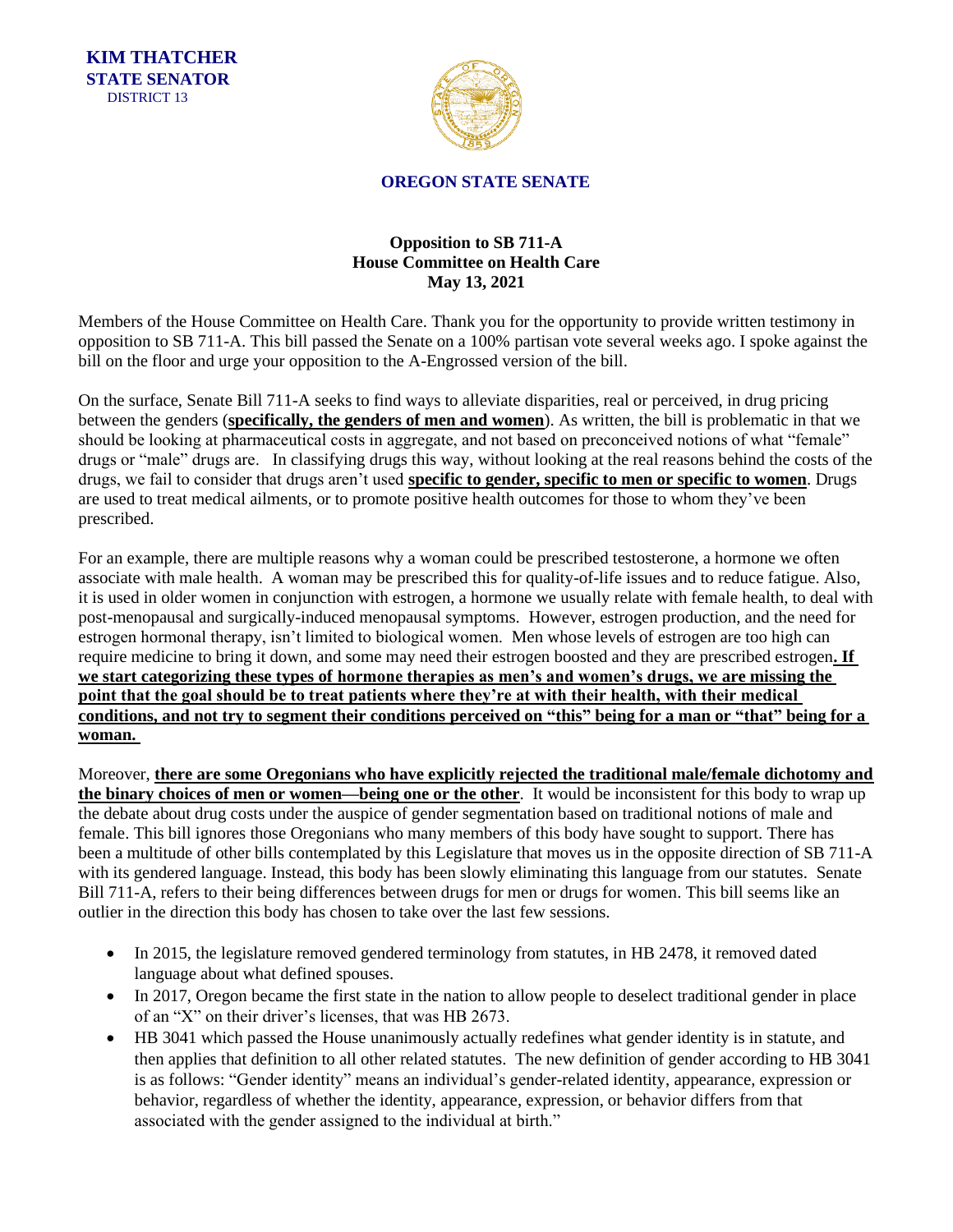I'll admit, as a conservative, I am still learning and processing all the new theories around gender. But a friend recently shared a story with me about a relative, an uncle, who has been for several years, transitioning to female. He's an older adult who is biologically male, and her health is a combination of traditional men's health issues like prostate matters and what have you, but now overlaid with hormonal concerns related to transitioning to female. And my friend's comment to me in our discussion of Senate Bill 711-A was:

*"What problem are you trying to solve? Our aunt is affected by drug prices regardless because the hormone therapies she uses are attributed to both the biological aspects of being born male, and psychological and physiological aspects of her health in transitioning to female. Politicians constantly bite around the edges on high drug costs with do-nothing bills. A study about drug prices based on traditional gender concepts – male and female – ignores the fact that our health isn't so neatly-packaged anymore based on sex. If you want to bring down drug costs, help companies innovate, not hamstring them with more do-nothing, feel-good laws."*

We have done a lot in the last decade to try to find ways to deliver appropriate medical care to people based on their needs and where they are. This bill is well-intended but because of bills this body has chosen to pass, the terms "men" and "women," are no longer relevant in Oregon law. It's a little confusing this body would choose to use these terms now, regardless of past policy precedent.

I agree we need to do better in addressing the high cost of drugs as I know our voters and constituents want us to work on that issue. Senate Bill 711-A isn't the bill to do that, though. We need thoughtful solutions to address rising drug costs, and we need to achieve that parity in a way that doesn't stereotype patients or ignore the health needs of individuals like my friend's aunt.

**I urge the committee to reject SB 711-A and that we look for ways to be more inclusive and support legislation that has a meaningful impact on ALL Oregonians.**

**Senator Kim Thatcher**

FulfMalett